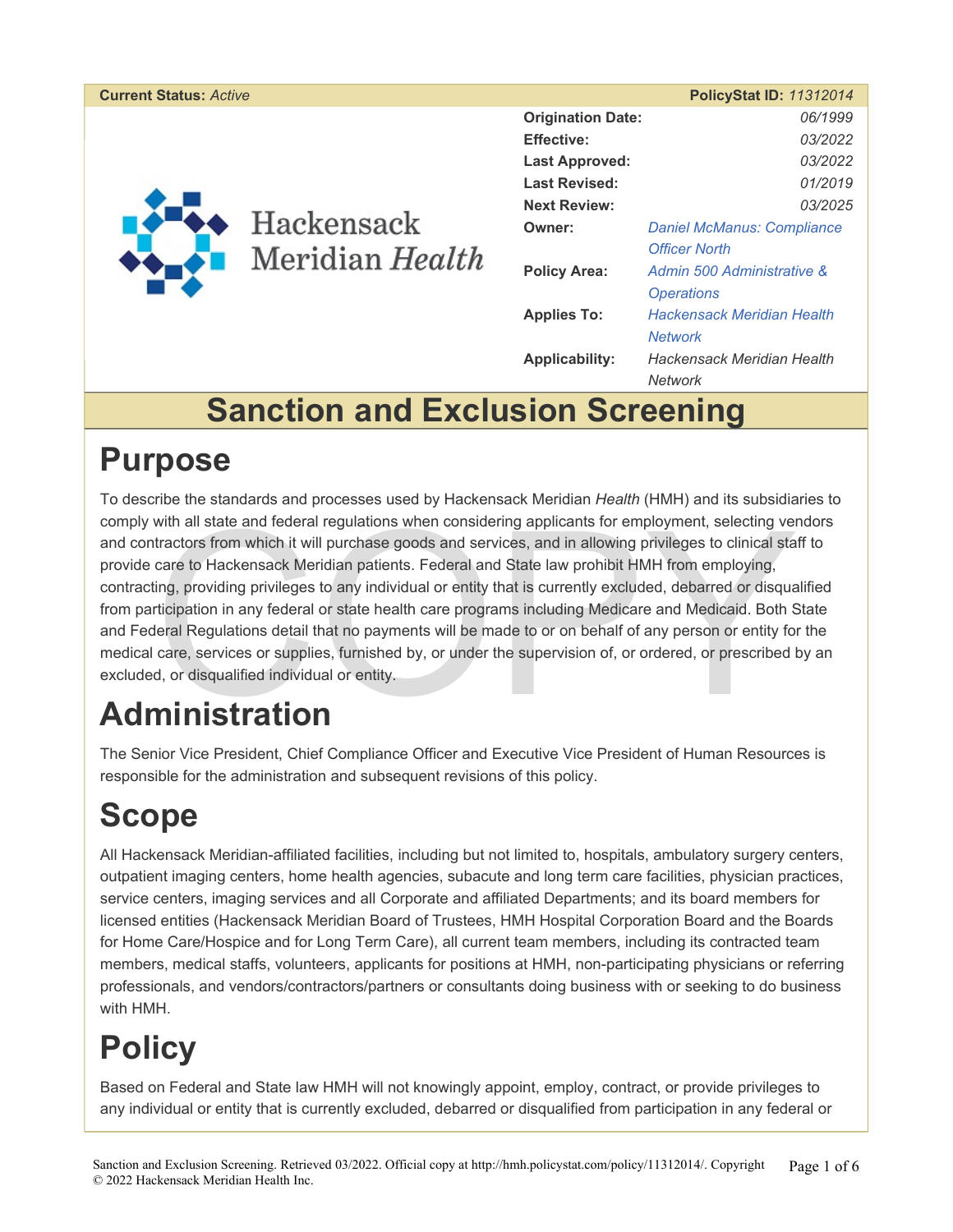state health care program, including Medicare and Medicaid. HMH will make no payments knowingly to or on behalf of any person or entity for the medical care, services or supplies, furnished by, or under the supervision of, or ordered, or prescribed by an excluded or disqualified individual or entity.

HMH will perform, through the use of a contracted/third party vendor, initial sanction screening and ongoing monitoring to ensure that its current Board of Trustee members for licensed entities (HMH, the hospital corps and the board for Home Care/Hospice and for Long Term Care), current team members, including its contracted team members, medical staff, volunteers, applicants for positions at HMH, non-participating physicians (EPIC - Physician Master File) or referring professionals, and vendors/contractors/partners or consultants doing business with HMH have not been excluded, debarred or disqualified.

HMH will perform the sanctions screening against these applicable lists including, but not limited to:

- New Jersey Department of Treasury
- (SAM) System for Award Management Exclusion Database
- (OIG) Office of the Inspector General Federal Exclusion Database
- New Jersey Medicaid Exclusion Database and other related state screening lists.
- Department of Treasury Office of Foreign Assets Control (OFAC) exclusion listing of terrorism-sponsored organizations.
- NJ Division of Consumer Affairs Licensure Database
- NJ Department of Health and Senior Services Licensure Database
- Certified Nurse Aide and Personal Care Assistant Registry

# **Procedure**

## **Initial Screening**

#### **Compliance:**

- Department of Health and Senior Services Licensure Database<br>
Trified Nurse Aide and Personal Care Assistant Registry<br> **CECUUTE**<br> **All Screening**<br>
pliance:<br>
And Screening<br>
pliance:<br>
Arat for Home Care/Hospice and for Long T 1. Sanction verification for Board of Trustee members for licensed entities (HMH, the hospital corps and the board for Home Care/Hospice and for Long Term Care) will be performed by the Hackensack Meridian *Health* Compliance department through contracted/third party vendor upon initial appointment.
- 2. HMH board members, key employees and covered individuals, as defined in the relevant Conflicts of Interest policies, are required annually within the disclosure process to answer questions regarding previous and current exclusions/debarments.

#### **Human Resources:**

- 1. Sanction verification will be conducted and reviewed during the routine hiring/ investigation process according to the process described in Human Resources policy *(Talent Acquisition & Recruitment Process)* prior to extending a job offer.
- 2. It is the HMH policy that any individual considered for employment with HMH, as well as contract and leased services, must have a background investigation performed by the Human Resources department or Human Resources' designee, which will include a check to determine whether or not the applicant is listed on the Health and Human Services/Office of Inspector General ("HHS/OIG") Cumulative Sanction Report, New Jersey State Treasurer's Exclusion related screening lists, other state related screening lists, and the General Services Administration's (GSA) List of Parties Excluded from Federal Programs.
- 3. All job applicants, team members, and volunteers/students working in Behavioral Health services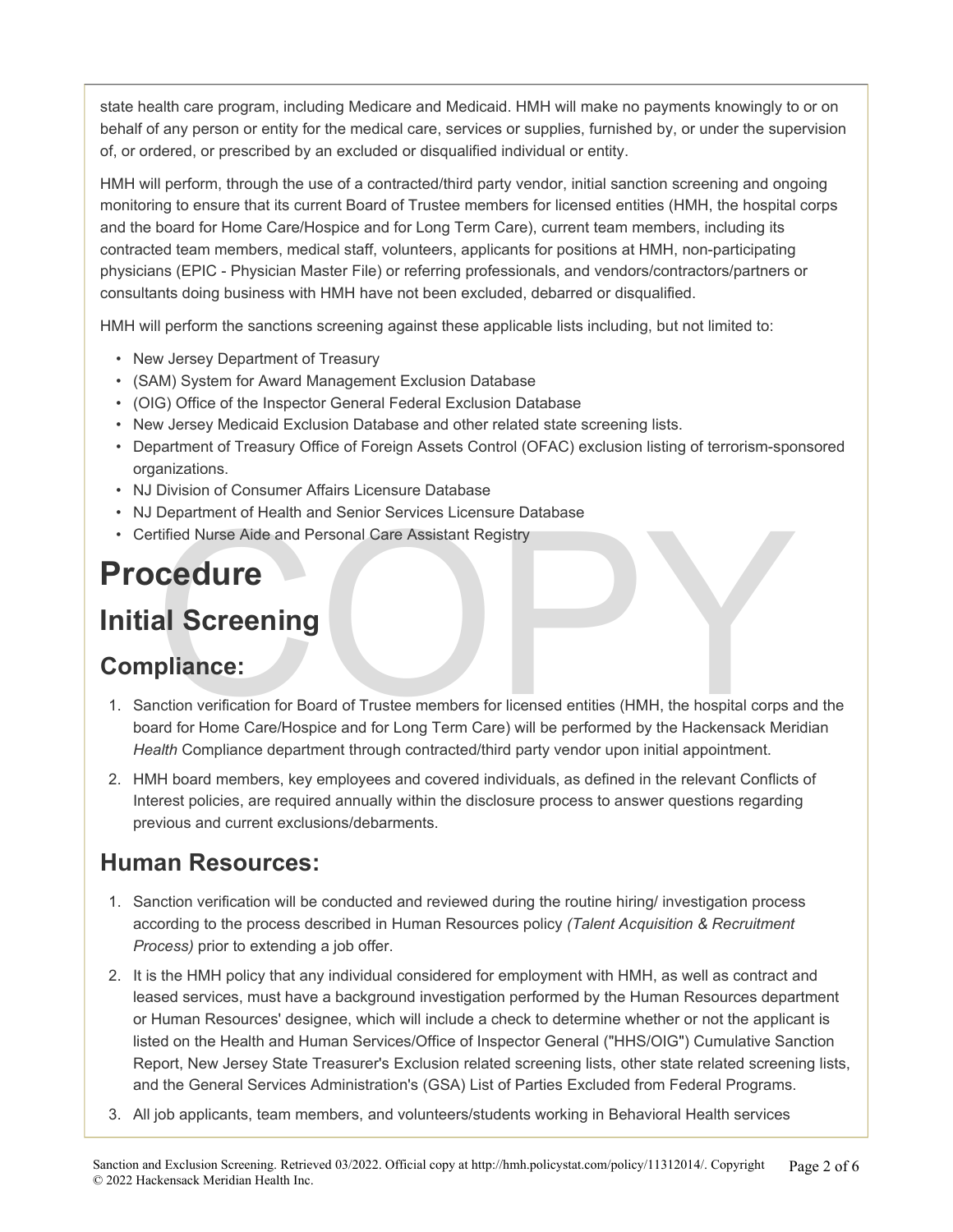departments will be checked against the New Jersey Department of Human Services (NJDHS) Central Registry of Offenders against Individuals with Developmental Disabilities (Central Registry). When an alert is sent by NJDHS to HMH that the Central Registry has been updated, a re-screening of team members, volunteers/students will be performed. Checking the NJDHS Central Registry for offenders will be performed by the Senior Director for Behavioral Services or his/her designee in Human Resources for new job applicants.

#### **Purchasing:**

- 1. Sanction verification for new vendors or contracted agents will be performed by the Hackensack Meridian *Health* Purchasing staff through contracted/third party vendor upon initial certification.
- 2. All vendor contracts will contain appropriate language regarding screening and the ability to participate in federal and state health care programs. HMH Hospitals Corporation Offices of Physician Services:
- 3. As part of the determination of privileges and credentialing process, all physicians and advanced practice professionals (such as physician assistants, nurse practitioners, etc.) will be screened against the HHS/ OIG list of excluded individuals and entities (<https://exclusions.oig.hhs.gov/>) by the Hackensack Meridian *Health* Hospitals Corporation Offices of Physician Services or the local medical staff office.

#### **Patient Financial Services:**

**Example 18 Services:**<br>
to integration completion, sanction verification of Non-Participating Physicians will be performed<br>
in the Hackensack Meridian Patient Accounting Educational Team (southern region) by accessed<br>
the Subject to integration completion, sanction verification of Non-Participating Physicians will be performed by the staff of the Hackensack Meridian Patient Accounting Educational Team (southern region) by accessing the agreed upon platform, prior to including them in the master physician listing within the electronic medical record system. See Policy (Non – Participating Physician Sanction Review -*Patient Accounts Educational Team Policy*).

#### **Local Volunteer Office or designee:**

1. Sanction verification for volunteers will be performed monthly by the local hospital medical staff offices or their designee through contracted/third party vendor upon initial onboarding.

# **Ongoing Screening**

#### **Compliance:**

- 1. On a monthly basis, members of the Board of Trustee for licensed entities (Hackensack Meridian Board of Trustees, HMH Hospital Corporation Board and the Boards for Home Care/Hospice and for Long Term Care) will be screened for sanctions and exclusions by the Compliance department through a contracted third party vendor.
- 2. On a monthly basis, the Hackensack Meridian *Health* Human Resources (HR) Data Analytics department must provide an updated electronic payroll listing of all current team members and contracted team members in an approved format to the Compliance department
- 3. On a monthly basis, the Hackensack Meridian *Health* Purchasing department will provide an updated electronic listing of all vendors and contractors in an approved format to the Compliance department.
- 4. On a monthly basis, the Office of Physicians Services and the Hackensack Meridian Nursing and Rehabilitation (HMNR) Administrators and/or other designated person(s) must send electronic copies of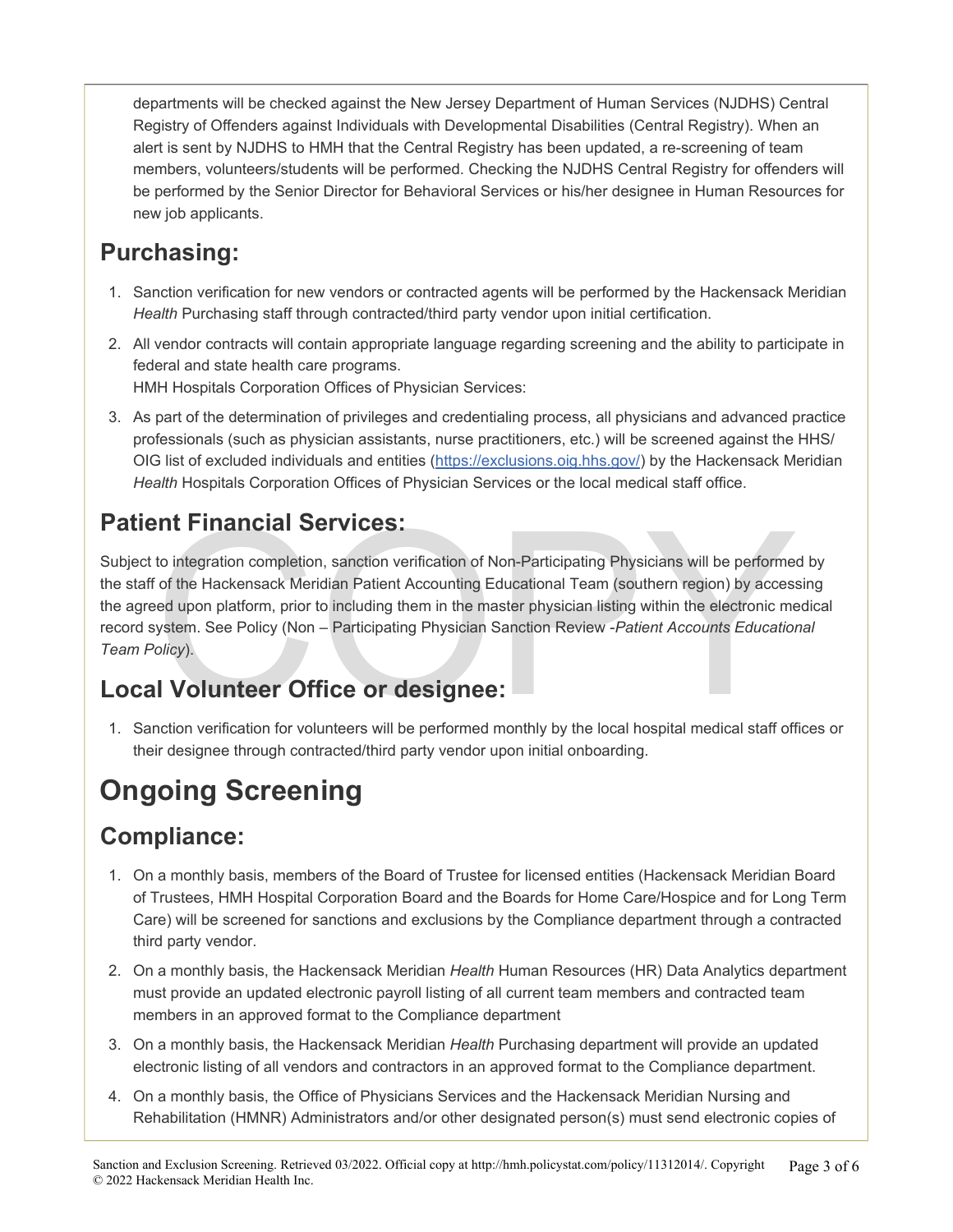their respective medical staff listings to the Compliance department.

- 5. On a monthly basis, IT will send the EPIC Physician Master listing of Non-Participating physicians to the Compliance department.
- 6. Corporate Compliance will review all submitted lists and will perform monthly sanction checks through a contracted third party vendor.

#### **Patient Financial Services:**

1. Subject to integration completion, monthly sanction verification of Non-Participating Physicians within the HMH southern region will be performed by the staff of the Hackensack Meridian Patient Accounting Educational Team by running the master physician listing through the exclusion screening contracted third party vendor. See Policy (Non – Participating Physician Sanction Review -*Patient Accounts Educational Team Policy*).

# **Reporting of Exclusions and Sanctions**

1. Results of the monthly screenings and confirmed exclusions will be reported to the senior leadership of the departments and will provide the basis for the screening assurances by the Chief Compliance Officer or designee required in the annual Medicare / Medicaid cost report filing.

- **Management of Exclusions and Sanctions**<br>
1. Any board member, team member or physician who appears on a federal or state exclusion list wil<br>
removed from duty and a review will be conducted by the Corporate Compliance Off 1. Any board member, team member or physician who appears on a federal or state exclusion list will be removed from duty and a review will be conducted by the Corporate Compliance Officer and Human Resources or designee.
- 2. Any vendor who appears on a federal or state exclusion list will be removed from the HMH Vendor list and a review will be conducted by the Corporate Compliance Officer and Human Resources or designee.
- 3. Any potential matches identified in the ongoing monitoring process for board members, team members, medical staffs, volunteers, vendors, contractors, and EPIC Master Physician Listing will be reviewed and resolved by the Corporate Compliance Office in accordance with the Hackensack Meridian *Health* Code of Conduct and if necessary in consultation with Human Resources in accordance with the HMH Guidelines for Cooperation and Discipline.
- 4. The Network uses a third party contracted vendor's electronic system to conduct the screening and license verification process. This system captures any potential matches that are investigated once and resolved, utilizing a feature called "prior no match", unless any changes occur within the regulatory websites or if any changes occur within the upload. The results are then documented and if appropriate, follow up is done with the appropriate billing department, purchasing and/or human resources, if a match is confirmed.

HMH expressly reserves the right, in its sole and absolute discretion, to change, modify or delete the provisions of this policy in whole or in part, at any time or for any reason without notice. The employment terms set out in this policy work in conjunction with, and do not replace, amend, or supplement any terms or conditions of employment stated in any applicable collective bargaining agreement. Wherever employment terms in this policy differ from the terms expressed in the applicable collective bargaining agreement, team members should refer to the specific terms of the collective bargaining agreement, which will control.

Any questions regarding this policy and procedure may be referred to the Compliance Department.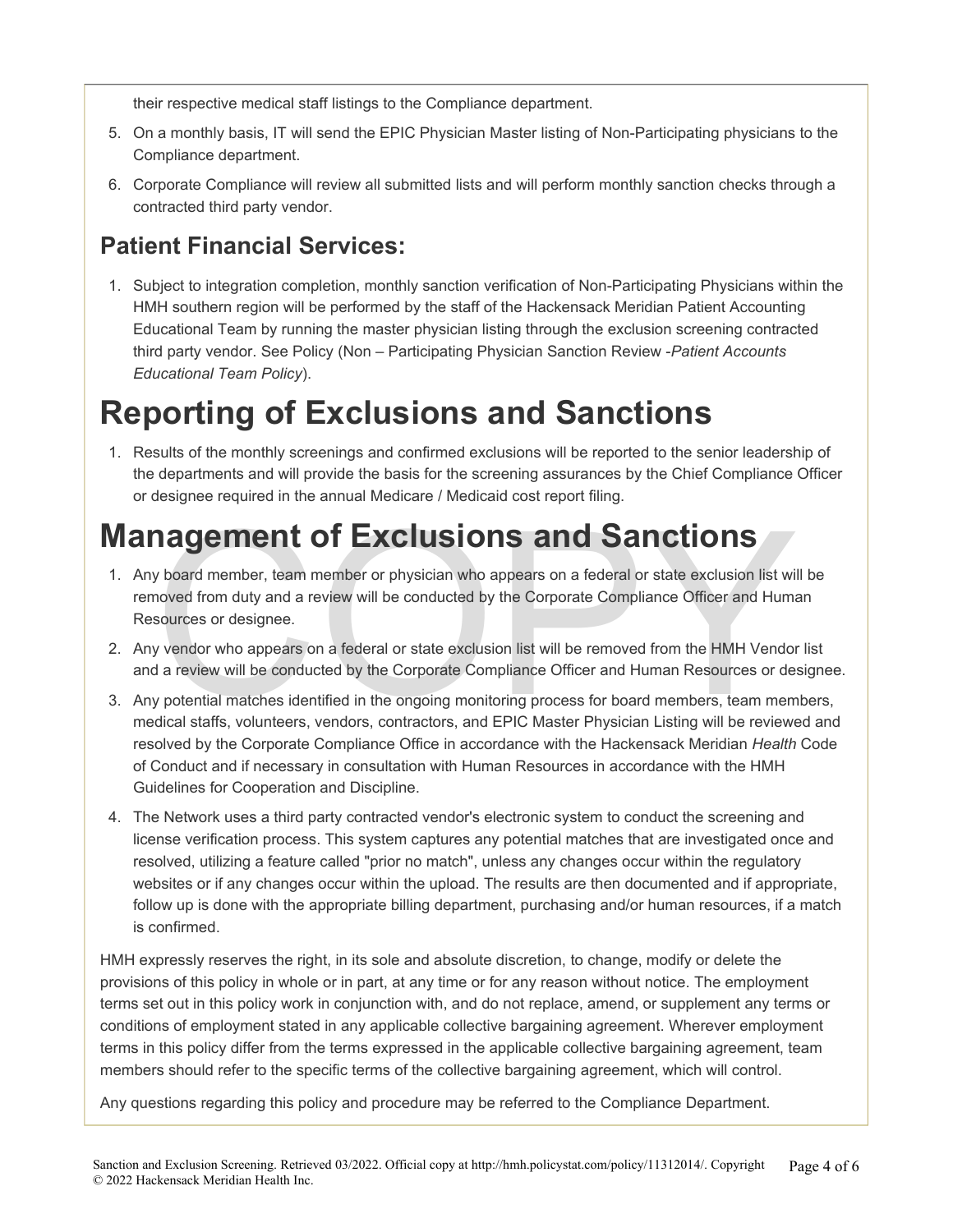# **References**

- Central Registry N.J.A.C. 10:44D & N.J.S.A. 30:6D
- Hackensack Meridian *Health* Code of Conduct
- Conflict of Interest (COI) for BOT-Key Employees Policy
- Conflict of Interest (COI) for Covered Individuals-Leaders Policy
- Human Resources: Guidelines for Cooperation and Discipline Policy
- Patient Accounting Educational Team- Non–Participating Physician Sanction Review Policy

# **Approvals**

Approved by Hackensack Meridian *Health* Compliance Operations Group, *Approval Date: 10/26/18* 

Experiment of France<br>
Vice President - Hospital Operations<br>
Spital Presidents<br>
Committee of the HMH Board of Trustees, Approval Date: 11/14/14<br>
Chments Sr. VP, Compliance, Chief Compliance Officer Executive VP, Human Resources Executive VPs, Legal, General Counsels Senior Director of Behavioral Health Services Vice Presidents of Patient Accounts Executive VP - Finance Executive Vice President - Hospital Operations HMH Hospital Presidents Approved by Audit and Compliance Committee of the HMH Board of Trustees, *Approval Date*: 11/14/18

#### **Attachments**

No Attachments

#### **Approval Signatures**

| <b>Step Description</b> | <b>Approver</b>                            | Date    |
|-------------------------|--------------------------------------------|---------|
|                         | Thomas Flynn: SVP Chief Compliance Officer | 03/2022 |
|                         | Daniel McManus: Compliance Officer North   | 03/2022 |

#### **Applicability**

Bayshore Medical Center, Carrier Clinic, HMH Nursing & Rehabilitation, Hackensack Meridian Health Inc., Hackensack University Medical Center, Home Health and Hospice, JFK Medical Center, JFK Medical Center EMS, Jersey Shore University Medical Center, Legacy Meridian Health, Ocean University Medical Center, Old Bridge Medical Center, Palisades Medical Center, Physician Services Division, Raritan Bay Medical Center,